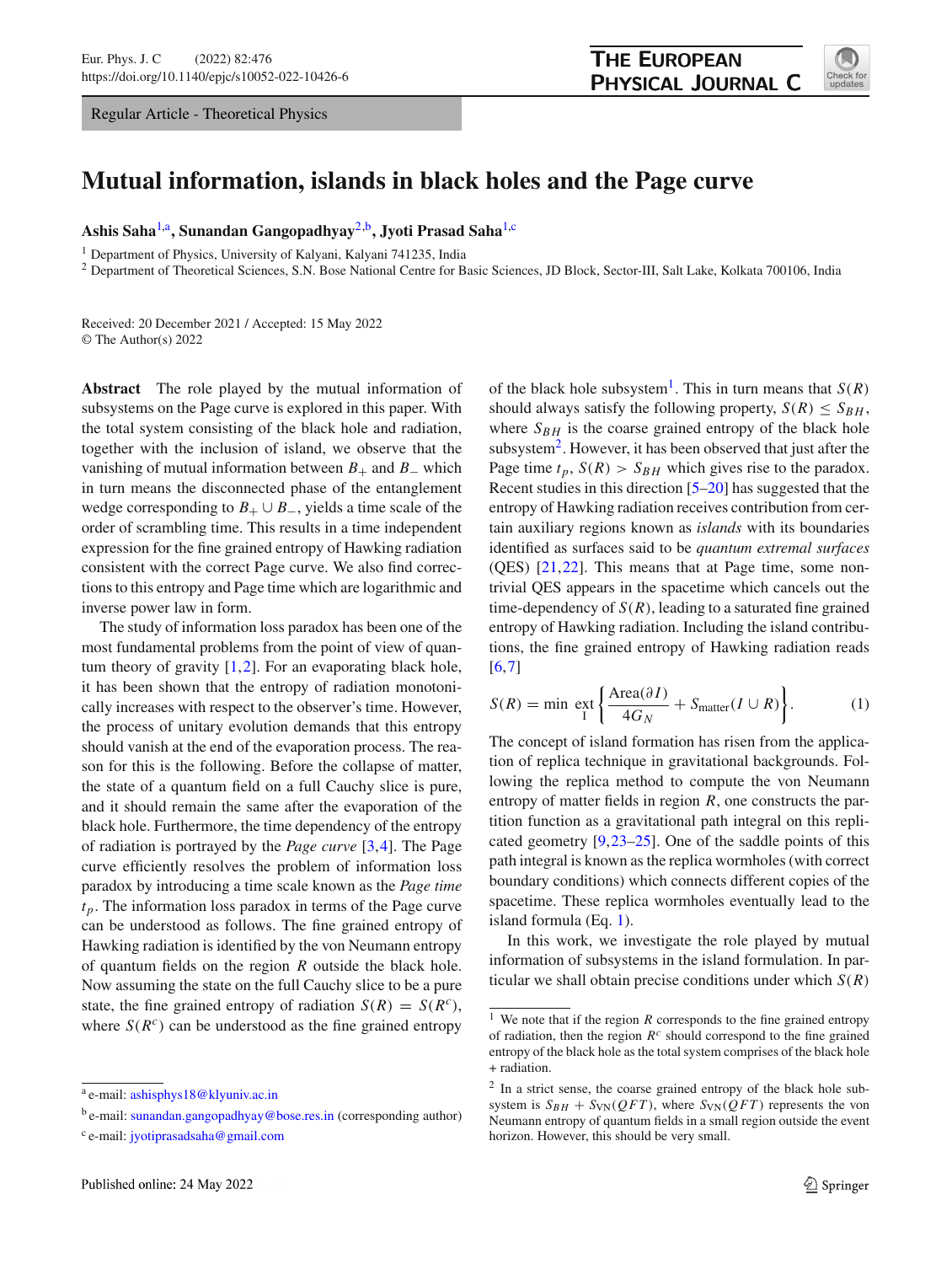$$
ds^{2} = -\frac{(r^{2} - r_{+}^{2})}{l^{2}}dt^{2} + \frac{l^{2}dr^{2}}{(r^{2} - r_{+}^{2})} + r^{2}d\phi^{2}
$$
 (2)

where *l* is the AdS radius and  $r_{+}$  is the event horizon. We now follow the standard technique of gluing non-gravitational flat spacetimes (auxiliary thermal baths) on both sides of the twosided black hole [\[28](#page-6-6),[29\]](#page-6-7). This introduces absorbing boundary conditions for the Hawking quanta. Focussing on the matter part, we assume that the whole system (non-gravitational auxillary thermal baths and the BTZ spacetime) is filled with conformal matter of central charge *c*. As we know the BTZ black hole is dual to a thermofield doublet state (TFD) in 2*d* conformal field theory (CFT), holographically this set up can be realized as a highly energetic pure state of 2*d* CFT connected to a CFT which is at its global vacuum. This set up enables us to collect Hawking radiation in the region *R*. In Kruskal coordinates, the BTZ geometry reads

<span id="page-1-2"></span>
$$
ds^2 = -\frac{du\,dv}{\Omega^2} + r^2d\phi^2\tag{3}
$$

with the conformal factor  $\Omega = \left(\frac{r_+}{l}\right) \frac{1}{(r+r_+)}$ . If we do not consider the contribution of the island, then Eq. [\(1\)](#page-0-3) assumes the usual form  $S(R) = S_{matter}(R)$ , that is, we need to calculate the von Neumann entropy of quantum fields on *R* =  $R$ <sup>+</sup> ∪  $R$ <sup>−</sup>.

Considering the state on the full Cauchy slice to be a pure state, we can write  $S_{matter}(R_+ \cup R_-) = S_{matter}(B_0)$ , where *B*<sub>0</sub> is the region complement to  $R = R_+ \cup R_-$ . We now consider only the *s*-wave contribution of the conformal matter [\[11](#page-5-9),[30,](#page-6-8)[31\]](#page-6-9), that is, contribution of the massless modes has been considered only in the subsequent analysis. Apart from the massless modes, massive Kaluza–Klein modes are also present. However, the entangling regions in which we are interested are far from each other, this results in a negligible contribution from those massive modes to the von Neumann entropy. Under this approximation, the matter field theory reduces to the effective 2*d* CFT, and hence we use the expression of von Neumann entropy for 2*d* CFT. The finite part of  $S(R)$  is given as [\[32\]](#page-6-10)

<span id="page-1-1"></span>
$$
S_{\text{matter}}(R) = \frac{c}{3} \log d(b_+, b_-)
$$
 (4)

where the points  $b_{\pm} = (\pm t_b, b)$  are shown in Fig. [1.](#page-1-0) For the BTZ metric, the distance between the points  $b_+$  and  $b_-$  is given by

<span id="page-1-4"></span>
$$
d(b_+, b_-) = \sqrt{\frac{[u(b_-) - u(b_+)] [v(b_+) - v(b_-)]}{\Omega(b_+) \Omega(b_-)}}
$$
  
= 
$$
\sqrt{\left(\frac{4l^2}{r_+^2}\right) (b^2 - r_+^2) \cosh^2\left(\frac{r_+ t_b}{l^2}\right)}.
$$
 (5)

 $\mathcal{D}$  Springer



<span id="page-1-0"></span>**Fig. 1** Penrose diagram of eternal BTZ black hole + flat auxiliary thermal bath system specifying regions for the computation of corresponding von Neumann entropies. We denote  $a_{\pm} = (\pm t_a, a)$  and  $b_{\pm} = (\pm t_b, b)$ 

Substituting this in Eq. [\(4\)](#page-1-1) gives

$$
S_{\text{matter}}(R) = \left(\frac{c}{3}\right) \log \left[ \left(\frac{\beta}{\pi l}\right) \sqrt{b^2 - r_+^2} \cosh\left(\frac{2\pi t_b}{\beta}\right) \right] \tag{6}
$$

where  $c$  is the central charge. It can be observed that at late times ( $t_b \gg \beta$ ), the above expression has a linear time dependency

<span id="page-1-5"></span>
$$
S(R) \equiv S_{\text{matter}}(R) \approx \frac{c}{3} \left( \frac{2\pi t_b}{\beta} \right). \tag{7}
$$

This in turn means that it will be much greater than the coarse grained entropy of the black hole at late times. As mentioned earlier, in order to resolve this issue, the contribution of the island has to be taken into account. Using the fact that the matter entropy part in Eq. [\(1\)](#page-0-3) satisfies the property  $S_{\text{matter}}(I \cup$  $R$ ) =  $S<sub>matter</sub>(B<sub>+</sub> \cup B<sub>-</sub>)$  (see Fig. [1\)](#page-1-0) and using the formula for von Neumann entropy corresponding to two disjoint intervals ( $B_+$  and  $B_-$ ), the finite part of  $S_{\text{matter}}(B_+ \cup B_-)$  is given by [\[33](#page-6-11),[34\]](#page-6-12)

$$
S_{\text{matter}}(B_+ \cup B_-)
$$
  
=  $\left(\frac{c}{3}\right) \log \left[\frac{d(a_+, a_-)d(b_+, b_-)d(a_+, b_+)d(a_-, b_-)}{d(a_+, b_-)d(a_-, b_+)}\right]$  (8)

where  $a_{\pm} = (\pm t_a, a)$  is shown in Fig. [1.](#page-1-0) The expressions for each of the distances in the above expression can be computed from Eq.  $(3)$  and reads<sup>[3](#page-1-3)</sup>

$$
d(a_+, a_-)
$$
  
=  $\sqrt{\left(\frac{4l^2}{r_+^2}\right) (a^2 - r_+^2) \cosh^2\left(\frac{r_+ t_a}{l^2}\right)}$   

$$
d(a_+, b_+)
$$
  
=  $d(a_-, b_-)$  =  $\sqrt{\frac{(a + r_+)(b + r_+)}{(\frac{r_+}{l})^2}} \left[\left(\frac{b - r_+}{b + r_+}\right)\right]$ 

<span id="page-1-3"></span><sup>3</sup> The expression corresponding to  $d(b_+, b_-)$  is given in Eq. [\(5\)](#page-1-4).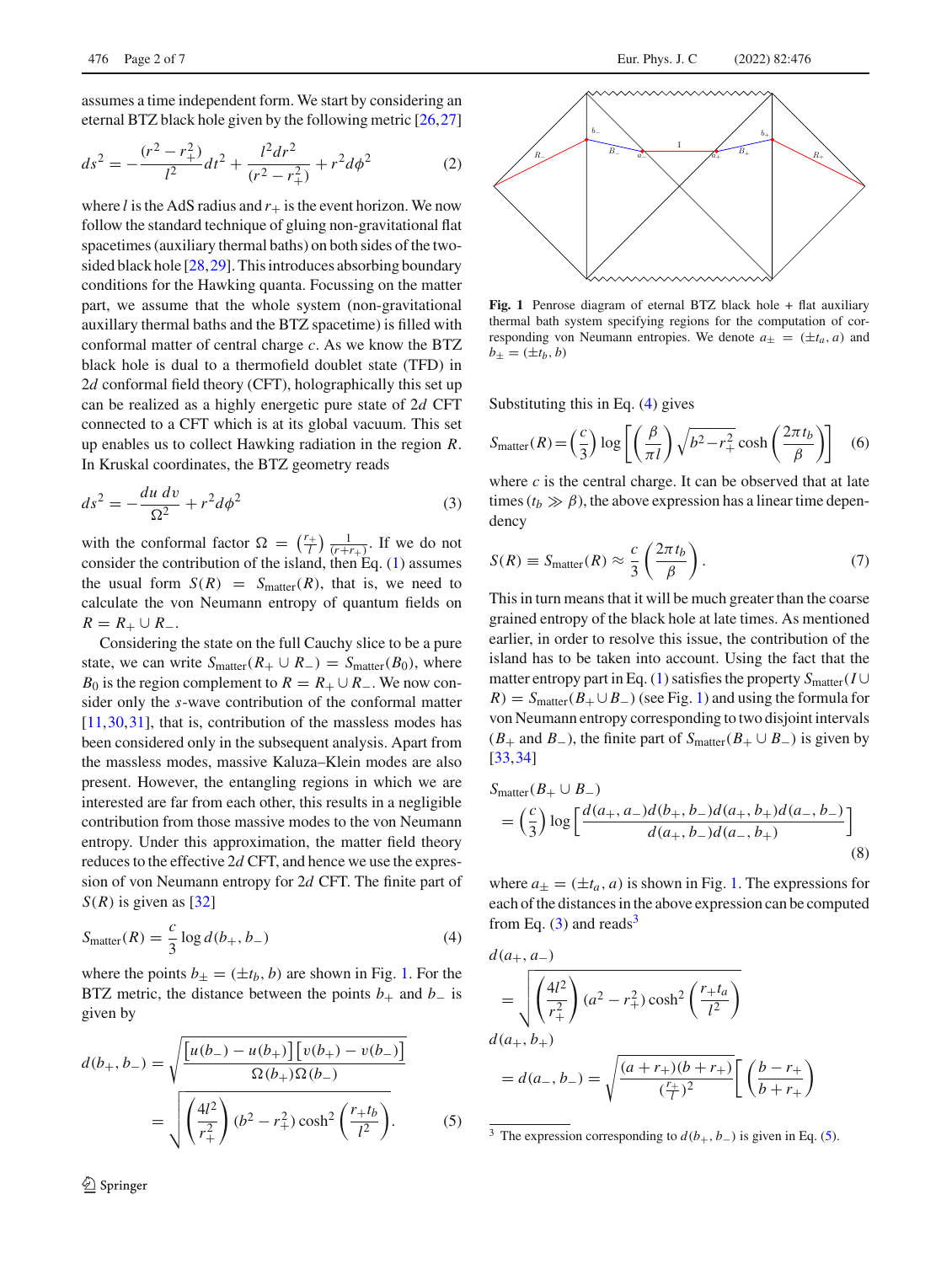$$
+\left(\frac{a-r_+}{a+r_+}\right) - 2\sqrt{\left(\frac{a-r_+}{a+r_+}\right)\left(\frac{b-r_+}{b+r_+}\right)}
$$

$$
\times \cosh\left(\frac{r_+}{l^2}(t_a - t_b)\right)\Big]^{\frac{1}{2}}
$$

$$
d(a_+, b_-)
$$

$$
= d(a_{-}, b_{+}) = \sqrt{\frac{(a + r_{+})(b + r_{+})}{(\frac{r_{+}}{l})^{2}} \left[ \left( \frac{b - r_{+}}{b + r_{+}} \right) + \left( \frac{a - r_{+}}{a + r_{+}} \right) + 2 \sqrt{\left( \frac{a - r_{+}}{a + r_{+}} \right) \left( \frac{b - r_{+}}{b + r_{+}} \right)} \right)}
$$

$$
\times \cosh\left(\frac{r_{+}}{l^{2}}(t_{a} + t_{b})\right) \Big]^{\frac{1}{2}}.
$$
(9)

Following the recent approach in this direction, at late times  $(t_a, t_b \gg \beta)$ , the above expression of  $S_{matter}(B_+ \cup B_-)$  takes the following form (neglecting terms  $\mathcal{O}(e^{-\frac{2\pi t}{\beta}})$ ) [\[13\]](#page-5-10)

<span id="page-2-1"></span>
$$
Smatter(B+ \cup B-) \approx Smatter(B+) + Smatter(B-).
$$
 (10)

Using this, Eq. [\(1\)](#page-0-3) simplifies to

<span id="page-2-0"></span>
$$
S(R) \approx \min_{I} \text{ext}\left\{\frac{\text{Area}(\partial I)}{4G_N} + S_{\text{matter}}(B_+) + S_{\text{matter}}(B_-)\right\}.
$$
\n(11)

Standard extremization of the island parameters  $(t_a$  and  $a)$ yields  $t_a = t_b$  and  $a \approx r_+$ . Substitution of these extremized values in Eq. [\(11\)](#page-2-0) leads to the result  $S(R) \approx 2S_{BH} + \cdots$ .

This gives the correct Page curve and therefore resolves the information loss paradox. We shall now explore the role of mutual information of subsystems in the island formula. Before we delve into this, we would like to point out that although the 'replica wormhole' saddle points are present, the 'Hawking saddle' of the gravitational path integral dominates up to Page time. This leads to a linearly time-dependent profile for  $S(R)$ . However, just after the Page time, the replica wormhole saddle points start to dominate and in order to compute the  $S(R)$  correctly, one needs to consider the island contributions [\[9](#page-5-8),[24,](#page-6-13)[25\]](#page-6-3). On the other hand, in order to get the expression given in Eq. [\(10\)](#page-2-1), one needs to ignore all the contributions from the terms with time dependency  $O(e^{-\frac{2\pi t}{\beta}})$ [\[11](#page-5-9)]. This can be noted from the following expression of *S*matter(*B*<sup>+</sup> : *B*−). This reads

$$
S_{\text{matter}}(B_+ : B_-) = S_{\text{matter}}(B_+) + S_{\text{matter}}(B_-)
$$

$$
+ \left(\frac{c}{3}\right) \log \left(1 + e^{-\frac{4\pi t_a}{\beta}}\right) + \left(\frac{c}{3}\right)
$$

$$
\times \log \left(1 + e^{-\frac{4\pi t_b}{\beta}}\right) - \left(\frac{c}{3}\right)
$$

$$
\times \log \left( 1 + e^{-\frac{4\pi (t_a + t_b)}{\beta}} + \sqrt{\frac{b - r_+}{b + r_+}} \times \sqrt{\frac{a + r_+}{a - r_+}} e^{-\frac{2\pi (t_a + t_b)}{\beta}} \right). \tag{12}
$$

From the above expression it can be observed that the relation given in Eq. [\(11\)](#page-2-0) is valid only at leading order. This approximation is not a very reliable approach to proceed further in this current scenario as the soul of the problem is regarding the time-dependency and in a strict sense, this will lead to a time-dependent expression of *S*(*R*). Keeping this in mind and taking a clue from Eq. [\(10\)](#page-2-1), we give the following proposal<sup>4</sup>.

*Just after the Page time, inclusion of the island contribution leads to the exact vanishing of the mutual correlation between*  $B_+$  *and*  $B_-,$  *that is,*  $I(B_+ : B_-) = 0$ .

We now give a simple holographic interpretation of our proposal. In the context of holography, the mutual information is a crucial parameter which determines the phase of the entanglement wedge. In other words,  $I(A : B) \neq 0$ means a connected (phase) entanglement wedge of  $A \cup B$ and  $I(A : B) = 0$  means disconnected (phase) entanglement wedge of  $A \cup B$  [\[35\]](#page-6-14). So we can recast our proposal in the language of the entanglement wedge. We propose that just after the Page time (when the replica wormholes are the dominating saddle points), inclusion of the island contribution leads to the disconnected phase of the entanglement wedge corresponding to  $B_+ \cup B_-$ . In other words, the island separates the entanglement wedge of  $B_+ \cup B_-$  domain, just after the Page time. We shall see that this condition for saturation of mutual information  $I(B_+ : B_-)$  results in a time difference of the order of scrambling time which then gives a time independent expression for  $S(R)$ . We start by computing the mutual information  $I(B_+ : B_-)$ . This by definition is given by the following expression

$$
I(B_+ : B_-) = S_{\text{matter}}(B_+) + S_{\text{matter}}(B_-)
$$
  
-S<sub>matter</sub> $(B_+ \cup B_-)$  (13)

where  $S_{\text{matter}}(B_{\pm}) = \frac{c}{3} \log d(a_{\pm}, b_{\pm})$ . Computing the right hand side of the above expression, we observe that  $I(B_+ :$ *B*<sup>−</sup>) vanishes if the following condition is satisfied

<span id="page-2-3"></span>
$$
t_a - t_b = |r^*(a) - r^*(b)|
$$
\n(14)

<span id="page-2-2"></span><sup>4</sup> Note that vanishing of the mutual information between *<sup>B</sup>*<sup>+</sup> and *<sup>B</sup>*−, that is,  $I(B_+ : B_-) = 0$  does not imply the vanishing of the mutual information between *R* and *I*, that is,  $I(R : I) = 0$ , since otherwise using the fact that  $S(B_+ \cup B_-) = S(R \cup I)$  it would imply that  $S(B_+)$  +  $S(B_-) = S(R) + S(I)$  which cannot be true as can be seen using the Ryu–Takayanagi holographic entanglement entropy formula.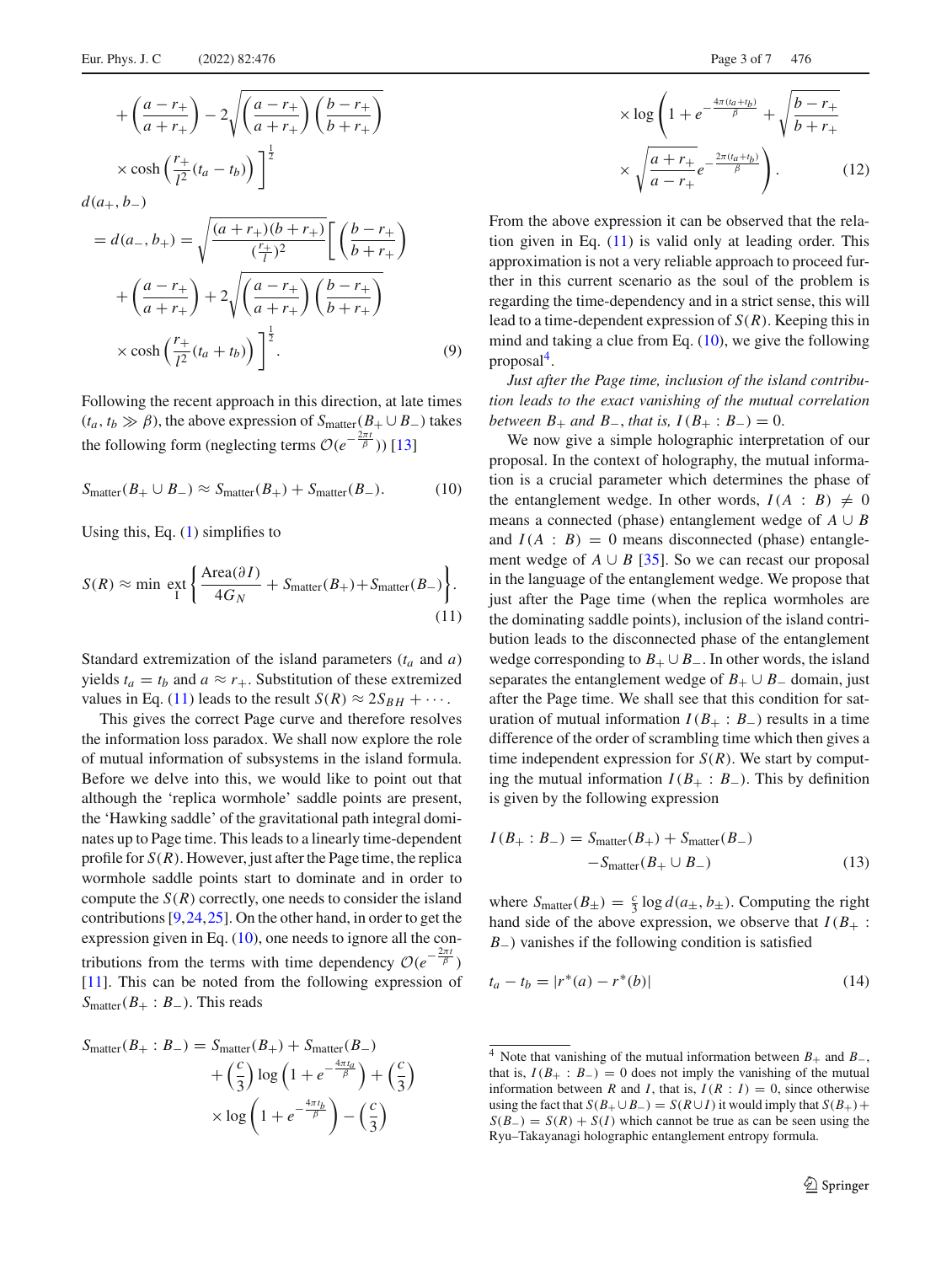where  $r^*(r)$  is the "tortoise coordinate"

$$
r^*(r) = \int \frac{dr}{f(r)}
$$
  
= 
$$
\frac{l^2}{2r_+} \left[ \int \frac{dr}{(r - r_+)} - \int \frac{dr}{(r + r_+)} \right]
$$
  
= 
$$
\left( \frac{l^2}{2r_+} \right) \log \left( \frac{r - r_+}{r + r_+} \right).
$$
 (15)

Note that the saturation of the mutual information between *B*<sub>+</sub> and *B*<sub>−</sub> relates the difference in time between  $t_a$  and  $t_b$ . Hence,  $t_a$  gets determined in terms of  $t_b$  and  $|r^*(a) - r^*(b)|$ . This is one of the main findings in this paper. This differs from the earlier approach where  $t_a$  gets fixed from extremization condition and gives rise to  $t_a = t_b$ . Substituting  $t_a = t_b +$  $|r^{*}(a) - r^{*}(b)|$  in *S*<sub>matter</sub>( $I \cup R$ ), we obtain

<span id="page-3-0"></span>
$$
S_{\text{matter}}(I \cup R) = \frac{c}{3} \log \left[ \left( \frac{2l^2}{r_+^2} \right) \sqrt{b^2 - r_+^2} \sqrt{a^2 - r_+^2} \right].
$$
\n(16)

It is remarkable to observe that the obtained expression of  $S<sub>matter</sub>(I \cup R)$  has no time dependency at all. The mutual information saturation condition has removed the dependency on time completely. This is in contrast to the extremization approach which yields  $t_a = t_b$ , which in turn yields a time dependent expression for  $S(R)$ . We now need to find the extremized value of "*a*". This would fix the positions of the QES. By substituting Eq.  $(16)$  in Eq.  $(1)$  and using the fact  $\frac{\text{Area}(\partial I)}{4G_N} = 2 \times \frac{2\pi a}{4G_N}$ , the extremization condition  $\partial_a S(R) = 0$ yields

$$
\frac{\pi}{G_N} + \left(\frac{c}{3}\right) \frac{a}{a^2 - r_+^2} = 0.
$$
 (17)

Solving the above equation perturbatively leads us to the following expression for "*a*"

<span id="page-3-2"></span>
$$
a = r_{+} + \left(\frac{cG_N}{6\pi}\right)^2 \frac{1}{2r_{+}} + \cdots
$$
 (18)

Note that the correction term to "*a*" suggests that the QES is formed just outside the horizon of the BTZ black hole. We now substitute the above extremized value of " $a'$  in  $S(R)$  and obtain the final expression corresponding to the fine grained entropy of Hawking radiation. This reads

<span id="page-3-1"></span>
$$
S(R) = 2S_{BH} - \frac{2c}{3} \log (S_{BH}) + \frac{\left(\frac{c}{6}\right)^2}{4S_{BH}} + \frac{\left(\frac{c}{6}\right)^3}{6S_{BH}^2} + \cdots
$$
\n(19)

where  $S_{BH}$  is given by

$$
S_{BH} = \frac{\pi r_+}{2G_N}.\tag{20}
$$

The above expression have some striking features. We observe that apart from the leading piece  $2S_{BH}$ , the expression contains universal corrections involving the Hawking entropy of the black hole. This comes as a pleasant surprise as these corrections represent signatures of quantum gravity. The fact that the above result gives the correct Page curve and hence solves the information loss paradox has a nice interpretation in terms of mutual information. With the expression of *S*(*R*) (given in Eq. [\(19\)](#page-3-1)) in hand and keeping in mind our proposal regarding  $I(B_+ : B_-)$ , we now make the following statement.

Just after the Page time, the auxiliary region appearing inside the black hole interior denoted as the island results in a disconnected phase for the entanglement wedge of black hole subsystem  $B_+ \cup B_-$ . Further, as a consequence of this disconnected entanglement phase of *B*+∪*B*−, the time-dependency in  $S(R)$  vanishes completely. We now return to the condition given in Eq. [\(14\)](#page-2-3). Substituting the expression of "*a*" (given in Eq.  $(18)$ , we obtain

$$
t_a - t_b = \left(\frac{\beta}{2\pi}\right) \log \left(S_{BH}\right) + \left(\frac{\beta}{16\pi}\right) \left(\frac{c}{12}\right)^2 \frac{1}{S_{BH}^2} + \cdots
$$

$$
\approx t_{scr} + \left(\frac{\beta}{16\pi}\right) \left(\frac{c}{12}\right)^2 \frac{1}{S_{BH}^2} + \cdots \qquad (21)
$$

We now make some comments on the above finding. First of all, we note that the leading piece of the above equation is found to be the *scrambling time*  $(t_{scr})$  [\[36](#page-6-15)[,37](#page-6-16)] and the subleading corrections are of the order  $\mathcal{O}(1/S_{BH}^2)$ . This in turn means that as soon as the time difference  $t_a - t_b$  equals the scrambling time  $t_{scr}$ , the mutual correlation between  $B_+$  and *B*− vanishes which results in a time independent nature of *S*(*R*). Previous studies stressed that  $t_a - t_b$  is very small and hence can be neglected. We have shown that this time difference is precisely the scrambling time and it arises as a consequence of the vanishing mutual information between the black hole subsystems  $B_+$  and  $B_-$ . The scrambling time can also be understood in a physical way. If a message is sent from the point  $r = b$  towards the island, the time it takes to reach the island at the earliest is the scrambling time  $t_{scr} = t_b - t_a$ . Hence, it is clear that the condition  $t_b = t_a$ is an approximate result since  $t_b$  should not be equal to  $t_a$  in general as it takes a finite amount of time for the information to reach the island from  $r = b$ . We observe that the exact vanishing of the mutual information between *B*<sup>+</sup> and *B*<sup>−</sup> actually leads to the non-trivial result  $t_b - t_a = t_{scr}$ .

We now provide a simple generalization of this condition based upon the subadditivity property of von Neumann entropy. The subadditivity property states that if *A* and *B* are two subsystems, then the corresponding von Neumann entropies satisfy the property  $S(A) + S(B) - S(A \cup B) \geq 0$ . This in turn represents the non-negative nature of mutual information  $I(A : B) \geq 0$ . By using this property in the present scenario, we can write down the following condition

$$
|r^*(a) - r^*(b)| \ge t_a - t_b. \tag{22}
$$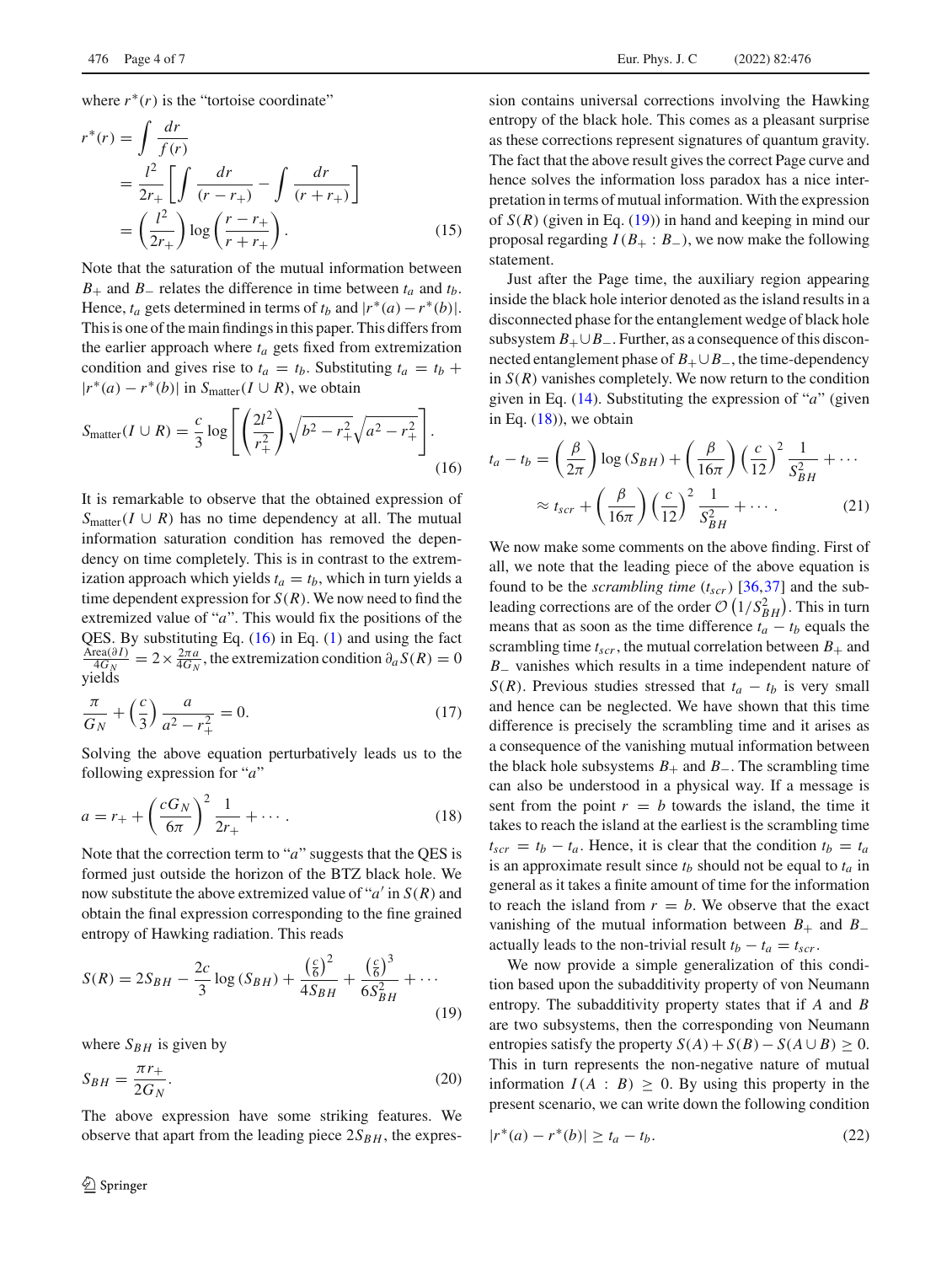This means that as long as the spatial differences of  $B_+$  and *B*<sup>−</sup> are large than their time difference (that is the island is very small and well inside the event horizon), there exists a finite mutual correlation between  $B_+$  and  $B_-$ . This in turn means that the resulting expressions of " $a$ " and  $S(R)$  will be time dependent as the entanglement wedge corresponding to  $B_+ \cup B_-$  is in connected phase. With time evolution, the island contribution grows and hence  $t_a - t_b$  increases and  $|r^{*}(a) - r^{*}(b)|$  decreases. The island stops growing when the equality is satisfied. The time difference  $t_a - t_b$  can be thought as the elapsed for a particle to reach  $r^*(a)$  from  $r^*(b)$ . We now compute the expression for Page time  $t_p$ . As we know at  $t_b = t_p$  (where  $t_p \gg \beta$ ), expressions of  $S(R)$ (given in Eqs. [\(7\)](#page-1-5) and [\(19\)](#page-3-1)) has to be equal. This leads to the following

$$
t_p = \left(\frac{3\beta}{\pi c}\right) S_{BH} - \left(\frac{\beta}{\pi}\right) \log \left(S_{BH}\right) + \left(\frac{c}{12}\right) \frac{\beta}{8\pi S_{BH}} + \dots
$$
\n(23)

The leading term of the above expression is the familiar Page time  $t_p$ . The rest of the terms are sub-leading corrections.

We now proceed to discuss another well known system. This is the asymptotically flat eternal Schwarzschild black hole in  $3 + 1$  dimensions. By following the same approach, we note that the condition for vanishing mutual information  $(I(B_+ : B_-) = 0)$  is the same which we have given in Eq. [\(14\)](#page-2-3). Furthermore, the extremization condition leads to the following expression for "*a*"

$$
a = r_{+} - \left(\frac{cG_N}{24\pi}\right) \frac{1}{r_{+}} - \left(\frac{1}{32}\right) \left(\frac{cG_N}{3\pi}\right)^2 \frac{1}{r_{+}^3} + \cdots \quad (24)
$$

where we have kept terms up to  $\sim$   $\mathcal{O}(cG_N)^2$ . The fine grained entropy of radiation (with the extremized value of "*a*") is obtained to be

$$
S(R) = 2S_{BH} - \left(\frac{c}{6}\right) \log(S_{BH}) + \frac{\left(\frac{c}{6}\right)^2}{2S_{BH}^2} + \cdots
$$
 (25)

Similar to the BTZ case, the above expression contains the universal corrections of black hole entropy along with the leading piece  $2S_{BH}$ . The extremized values of "*a*" in the above case suggests that the island end points reside slightly inside the event horizon, whereas for the BTZ black hole the end points of the island, that is, the position of the QES lies slightly outside the event horizon. With the value of "*a*", the condition  $I(B_+ : B_-) = 0$  takes the form

$$
t_a - t_b \approx t_{scr} - \left(\frac{c}{12}\right) \frac{\frac{\beta}{4\pi}}{S_{BH}} + \cdots. \tag{26}
$$

Once again we get the scrambling time  $(t_{scr})$  as the leading term. The expression for the Page time in this case is found to be

$$
t_p = \left(\frac{3\beta}{\pi c}\right) S_{BH} - \left(\frac{\beta}{4\pi}\right) \log \left(S_{BH}\right) + \left(\frac{c}{12}\right) \frac{\beta}{4\pi S_{BH}} + \cdots
$$
\n(27)

The above expression has a similar form with the one obtained for BTZ black hole.

We now summarize our findings. In this paper, we show that mutual information plays a very important role in finding the correct Page curve for the fine grained entropy of Hawking radiation. From previous studies in this direction which involved the computation of the correct Page curve for a black hole glued to a pair of non-gravitating thermal auxiliary baths, we observe that the late time approximation (given in Eq. [\(10\)](#page-2-1)) implies that the mutual information  $I(B_+ : B_-)$ vanishes in the leading order and this leads to extremization condition  $t_a \approx t_b$ . In this work we have exploited this observation to show that the mutual information  $I(B_+ : B_-)$ should vanish exactly and the associated extremization condition leads to  $t_a - t_b = t_{scr} + \cdots$ . The reason for proposing the exact saturation of  $I(B_+ : B_-)$  is the following.

We observe that up to the Page time, the Hawking saddle dominates and yields a time-dependent profile for *S*(*R*). However, just after the Page time, the replica wormholes dominate and the emergence of the island in the black hole interior yields a disconnected phase for the entanglement wedge corresponding to  $B_+ \cup B_-$  and as a consequence we propose that the mutual correlation between *B*<sup>+</sup> and *B*<sup>−</sup> should vanish (not only in leading order as shown in previous studies but in all order). A similar observation for the doubly holographic set up can be found in [\[38](#page-6-17)]. Although the doubly holographic framework cannot be applied in this case, we propose that the vanishing of the mutual information between  $B_+$  and  $B_-\$  would still apply. A possible reason for this is that it leads to the non-trivial result  $t_b - t_a = t_{scr}$ . Our proposal supports the observation that the mutual information acts as a measure of connectivity of the associated entanglement wedge.

The net result of this vanishing mutual information (or disconnected entanglement wedge) leads to a time-independent expression for  $S(R)$ , associated with the simple condition  $t_a - t_b = |r^*(a) - r^*(b)|$ . In addition to this, the position of these surfaces also get determined by the condition of vanishing mutual information. We also present a nice physical interpretation for this condition. Focusing on the condition of vanishing mutual information between two subsystems (*B*<sup>+</sup> and *B*−) leads to a condition relating the difference in times and difference in positions between the island and region of Hawking radiation collection boundaries. The subadditivity property of von Neumann entropy then implies that as long the spatial distance is greater than the time difference, the mutual correlation between the subsystems  $B_+$ ,  $B_-$  is nonzero and the entanglement wedge corresponding to  $B_+ \cup B_$ is in connected phase, this in turn means that the expression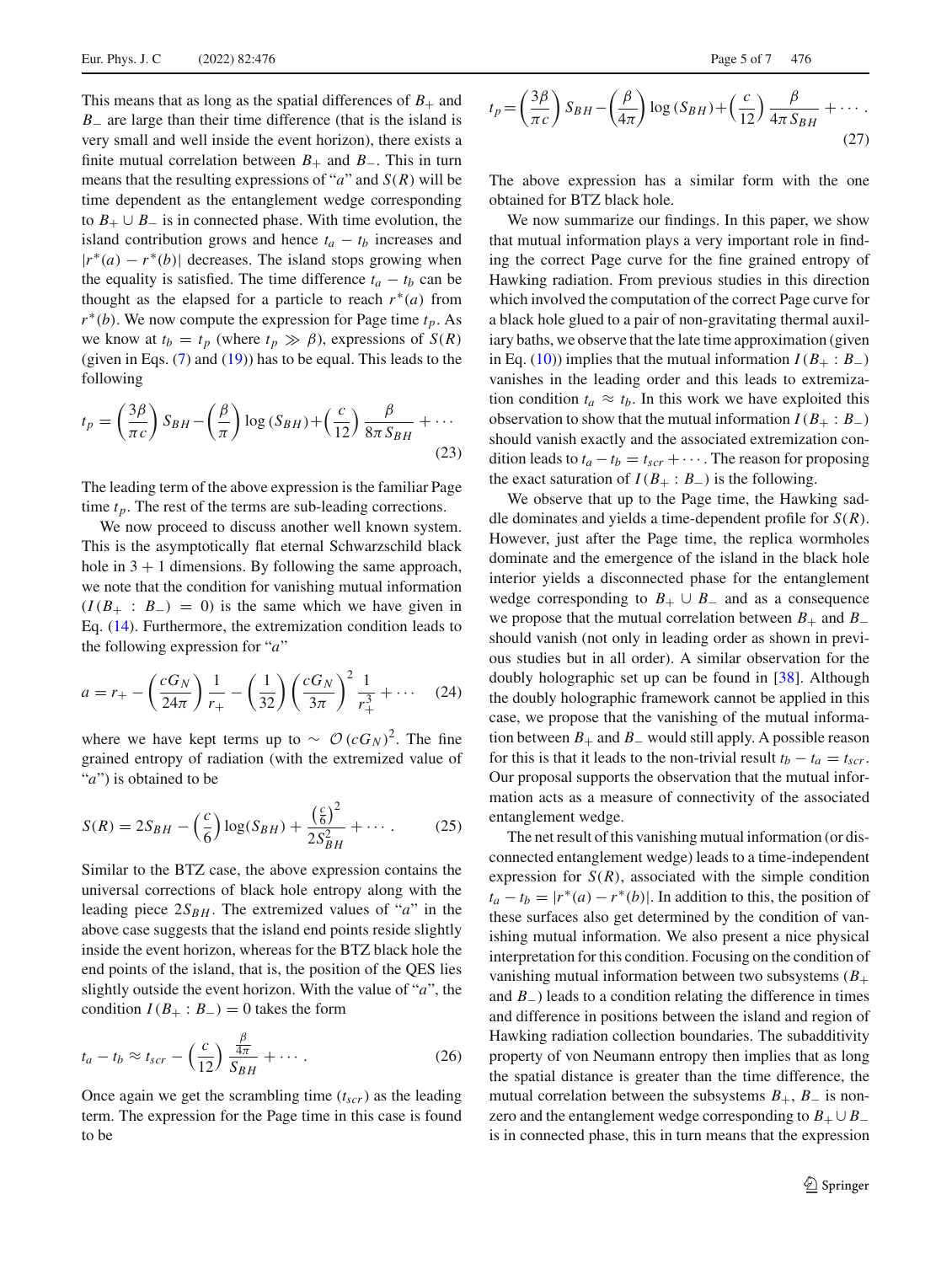of *S*(*R*) will be time dependent. Surprisingly we observe that the condition  $|r^*(a) - r^*(b)| \ge t_a - t_b$  can be recast to the form  $t_a - t_b \leq t_{scr}$  after the extremization of "*a*" where  $t_{scr}$  is the scrambling time. We emphasize that this is a very interesting result as this means that as long as the the time difference  $t_a - t_b$  is smaller than the Scrambling time,  $S(R)$  will be time dependent, but as soon as  $t_a - t_b = t_{scr}$ ,  $S(R)$  will be time independent due to the fact that  $I(B_+ : B_-) = 0$  and the associated entanglement wedge is in disconnected phase. We also retain sub-leading corrections to "*a*", and study the role played by these sub-leading corrections. By using the extremized value of " $a$ ", we observe that  $S(R)$  contains universal corrections of Hawking entropy along with the leading piece  $2S_{BH}$ . This observation is completely new and very interesting as these represent the signatures of quantum gravity. We have also computed the corrections to the Page time *tp*. We have carried these out for the eternal BTZ black hole (glued to auxiliary thermal baths) and the eternal Schwarzschild black hole.

Although in this paper we have used free CFT but we conjecture that the observation  $I(B_+ : B_-) = 0$  (just after the Page time) should be model independent and consistent as the sole reason behind this is the emergence of the island (or in other words domination of the replica wormholes). Furthermore, the vanishing of mutual information basically defines what the island actually is and what is its role in getting the Page curve.

As a future investigation, it will be really exciting to look into the case of evaporating black holes. We believe that the saturation of mutual information of subsystems would also play a central role in these gravitating systems.

**Acknowledgements** AS would like to acknowledge the support by Council of Scientific and Industrial Research (CSIR, Govt. of India) for the Senior Research Fellowship. The authors would like to thank the anonymous referee for very useful comments.

**Data Availability Statement** This manuscript has no associated data or the data will not be deposited. [Authors' comment: The paper is theoretical and required no data.]

**Open Access** This article is licensed under a Creative Commons Attribution 4.0 International License, which permits use, sharing, adaptation, distribution and reproduction in any medium or format, as long as you give appropriate credit to the original author(s) and the source, provide a link to the Creative Commons licence, and indicate if changes were made. The images or other third party material in this article are included in the article's Creative Commons licence, unless indicated otherwise in a credit line to the material. If material is not included in the article's Creative Commons licence and your intended use is not permitted by statutory regulation or exceeds the permitted use, you will need to obtain permission directly from the copyright holder. To view a copy of this licence, visit [http://creativecomm](http://creativecommons.org/licenses/by/4.0/) [ons.org/licenses/by/4.0/.](http://creativecommons.org/licenses/by/4.0/) Funded by SCOAP<sup>3</sup>.

## **References**

- <span id="page-5-0"></span>1. S.W. Hawking, Particle creation by black holes. Commun. Math. Phys. **43**, 199–220 (1975). <https://doi.org/10.1007/BF02345020> [Erratum: Commun. Math. Phys. 46, 206 (1976)]
- <span id="page-5-1"></span>2. S.W. Hawking, Breakdown of predictability in gravitational collapse. Phys. Rev. D **14**, 2460–2473 (1976). [https://doi.org/10.1103/](https://doi.org/10.1103/PhysRevD.14.2460) [PhysRevD.14.2460](https://doi.org/10.1103/PhysRevD.14.2460)
- <span id="page-5-2"></span>3. D. Page, Information in black hole radiation. Phys. Rev. Lett. **71**, 3743–3746 (1993). [https://doi.org/10.1103/PhysRevLett.71.3743.](https://doi.org/10.1103/PhysRevLett.71.3743) [arXiv:hep-th/9306083](http://arxiv.org/abs/hep-th/9306083)
- <span id="page-5-3"></span>4. D.N. Page, Time dependence of Hawking radiation entropy. JCAP **09**, 028 (2013). [https://doi.org/10.1088/1475-7516/2013/09/028.](https://doi.org/10.1088/1475-7516/2013/09/028) [arXiv:1301.4995](http://arxiv.org/abs/1301.4995)
- <span id="page-5-4"></span>5. G. Penington, Entanglement wedge reconstruction and the information paradox. JHEP **09**, 002 (2020). [https://doi.org/10.1007/](https://doi.org/10.1007/JHEP09(2020)002) [JHEP09\(2020\)002.](https://doi.org/10.1007/JHEP09(2020)002) [arXiv:1905.08255](http://arxiv.org/abs/1905.08255)
- <span id="page-5-6"></span>6. A. Almheiri, N. Engelhardt, D. Marolf, H. Maxfield, The entropy of bulk quantum fields and the entanglement wedge of an evaporating black hole. JHEP **12**, 063 (2019). [https://doi.org/10.1007/](https://doi.org/10.1007/JHEP12(2019)063) [JHEP12\(2019\)063.](https://doi.org/10.1007/JHEP12(2019)063) [arXiv:1905.08762](http://arxiv.org/abs/1905.08762)
- <span id="page-5-7"></span>7. A. Almheiri, R. Mahajan, J. Maldacena, Y. Zhao, The Page curve of Hawking radiation from semiclassical geometry. JHEP **03**, 149 (2020). [https://doi.org/10.1007/JHEP03\(2020\)149.](https://doi.org/10.1007/JHEP03(2020)149) [arXiv:1908.10996](http://arxiv.org/abs/1908.10996)
- 8. A. Almheiri, R. Mahajan, J. Maldacena, Islands outside the horizon. [arXiv:1910.11077](http://arxiv.org/abs/1910.11077)
- <span id="page-5-8"></span>9. A. Almheiri, T. Hartman, J. Maldacena, E. Shaghoulian, A. Tajdini, Replica wormholes and the entropy of Hawking radiation. JHEP **05**, 013 (2020). [https://doi.org/10.1007/JHEP05\(2020\)013.](https://doi.org/10.1007/JHEP05(2020)013) [arXiv:1911.12333](http://arxiv.org/abs/1911.12333)
- 10. H. Chen, Z. Fisher, J. Hernandez, R. Myers, S. Ruan, Information flow in black hole evaporation. JHEP **03**, 152 (2020). [https://doi.](https://doi.org/10.1007/JHEP03(2020)152) [org/10.1007/JHEP03\(2020\)152.](https://doi.org/10.1007/JHEP03(2020)152) [arXiv:1911.03402](http://arxiv.org/abs/1911.03402)
- <span id="page-5-9"></span>11. K. Hashimoto, N. Iizuka, Y. Matsuo, Islands in Schwarzschild black holes. JHEP **06**, 085 (2020). [https://doi.org/10.1007/](https://doi.org/10.1007/JHEP06(2020)085) [JHEP06\(2020\)085.](https://doi.org/10.1007/JHEP06(2020)085) [arXiv:2004.05863](http://arxiv.org/abs/2004.05863)
- 12. T. Anegawa, N. Iizuka, Notes on islands in asymptotically flat 2d dilaton black holes. JHEP **07**, 036 (2020). [https://doi.org/10.1007/](https://doi.org/10.1007/JHEP07(2020)036) [JHEP07\(2020\)036.](https://doi.org/10.1007/JHEP07(2020)036) [arXiv:2004.01601](http://arxiv.org/abs/2004.01601)
- <span id="page-5-10"></span>13. Y. Matsuo, Islands and stretched horizon. JHEP **07**, 051 (2021). [https://doi.org/10.1007/JHEP07\(2021\)051.](https://doi.org/10.1007/JHEP07(2021)051) [arXiv:2011.08814](http://arxiv.org/abs/2011.08814)
- 14. I. Akal, Y. Kusuki, N. Shiba, T. Takayanagi, Z. Wei, Entanglement entropy in a holographic moving mirror and the Page curve. Phys. Rev. Lett. **126**(6), 061604 (2021). [https://doi.org/10.1103/](https://doi.org/10.1103/PhysRevLett.126.061604) [PhysRevLett.126.061604.](https://doi.org/10.1103/PhysRevLett.126.061604) [arXiv:2011.12005](http://arxiv.org/abs/2011.12005)
- 15. A. Almheiri, T. Hartman, J. Maldacena, E. Shaghoulian, A. Tajdini, The entropy of Hawking radiation. Rev. Mod. Phys. **93**(3), 035002 (2021). [https://doi.org/10.1103/RevModPhys.93.035002.](https://doi.org/10.1103/RevModPhys.93.035002) [arXiv:2006.06872](http://arxiv.org/abs/2006.06872)
- 16. T. Hartman, E. Shaghoulian, A. Strominger, Islands in asymptotically flat 2D gravity. JHEP **07**, 022 (2020). [https://doi.org/10.1007/](https://doi.org/10.1007/JHEP07(2020)022) [JHEP07\(2020\)022.](https://doi.org/10.1007/JHEP07(2020)022) [arXiv:2004.13857](http://arxiv.org/abs/2004.13857)
- 17. X. Dong, X.-L. Qi, Z. Shangnan, Z. Yang, Effective entropy of quantum fields coupled with gravity. JHEP **10**, 052 (2020). [https://](https://doi.org/10.1007/JHEP10(2020)052) [doi.org/10.1007/JHEP10\(2020\)052.](https://doi.org/10.1007/JHEP10(2020)052) [arXiv:2007.02987](http://arxiv.org/abs/2007.02987)
- 18. V. Balasubramanian, A. Kar, T. Ugajin, Islands in de Sitter space. JHEP **02**, 072 (2021). [https://doi.org/10.1007/JHEP02\(2021\)072.](https://doi.org/10.1007/JHEP02(2021)072) [arXiv:2008.05275](http://arxiv.org/abs/2008.05275)
- 19. S. Raju, Lessons from the information paradox. [arXiv:2012.05770](http://arxiv.org/abs/2012.05770)
- <span id="page-5-5"></span>20. M. Alishahiha, A. Faraji Astaneh, A. Naseh, Island in the presence of higher derivative terms. JHEP **02**, 035 (2021). [https://doi.org/](https://doi.org/10.1007/JHEP02(2021)035) [10.1007/JHEP02\(2021\)035.](https://doi.org/10.1007/JHEP02(2021)035) [arXiv:2005.08715](http://arxiv.org/abs/2005.08715)